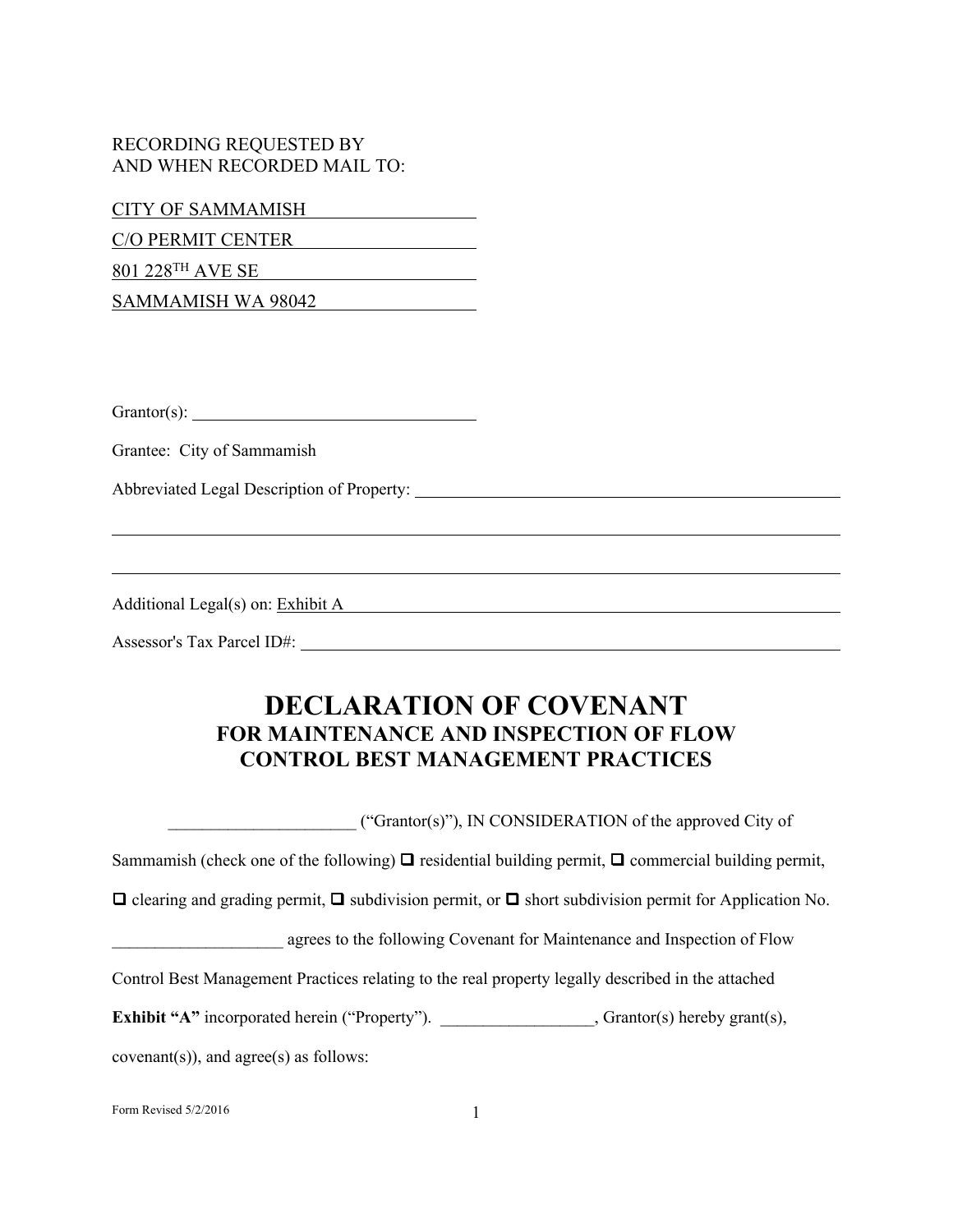1. Grantor(s) or Grantor(s)successors and assigns (hereafter referred to as "Owners") shall retain,

uphold, and protect the stormwater management devices, features, pathways, limits, and restrictions,

known as flow control best management practices ("BMPs") as shown on the approved Flow Control

BMP Site Plan for the Property attached hereto, and incorporated herein, as **Exhibit "B"**.

2. The Owners shall, at their own cost, operate, maintain, and keep in good repair, the Property's

BMPs as described in the approved Design Drawings and Maintenance Details for each BMP attached

hereto, and incorporated herein, as **Exhibit "C"**, and **Exhibit "D"**, respectively.

3. At the Owners option, Owners shall

- a. Allow the City of Sammamish, a Washington municipal corporation ("City") to enter the Property upon at least 14 days advance notice for the purpose of inspecting the BMPs; or
- b. In lieu of inspection by the City, the Owners may engage a licensed civil engineer, registered in the State of Washington, with expertise in drainage, to inspect the BMPs and provide a written report to the City describing their condition.

 If the engineer option is chosen, the Owners shall provide written notice to the City's Public Works Department ("Department") within seven days of receiving the City's notice of inspection. Within 30 days of giving such notice to the City, the Owners or their engineer shall provide the engineer's report to the Department. If the report is not provided to the City in a timely manner, as specified above, the City may inspect the BMPs without further notice.

4. If the Department determines from its inspection, or from the engineer's report provided in accordance with Paragraph 3, that maintenance, repair, restoration, and/or mitigation work is required for the BMPs, the Department shall notify the Owners of the specific maintenance, repair, restoration, and/or mitigation work ("Work") required under Title 13 of the Sammamish Municipal Code ("SMC"). The Department shall also set a reasonable deadline for Owners to complete the Work. After the deadline has passed, the Owners shall allow the City access to the Property to inspect the BMPs. Alternatively, the Owners may provide an engineer's report verifying the successful completion of the Work.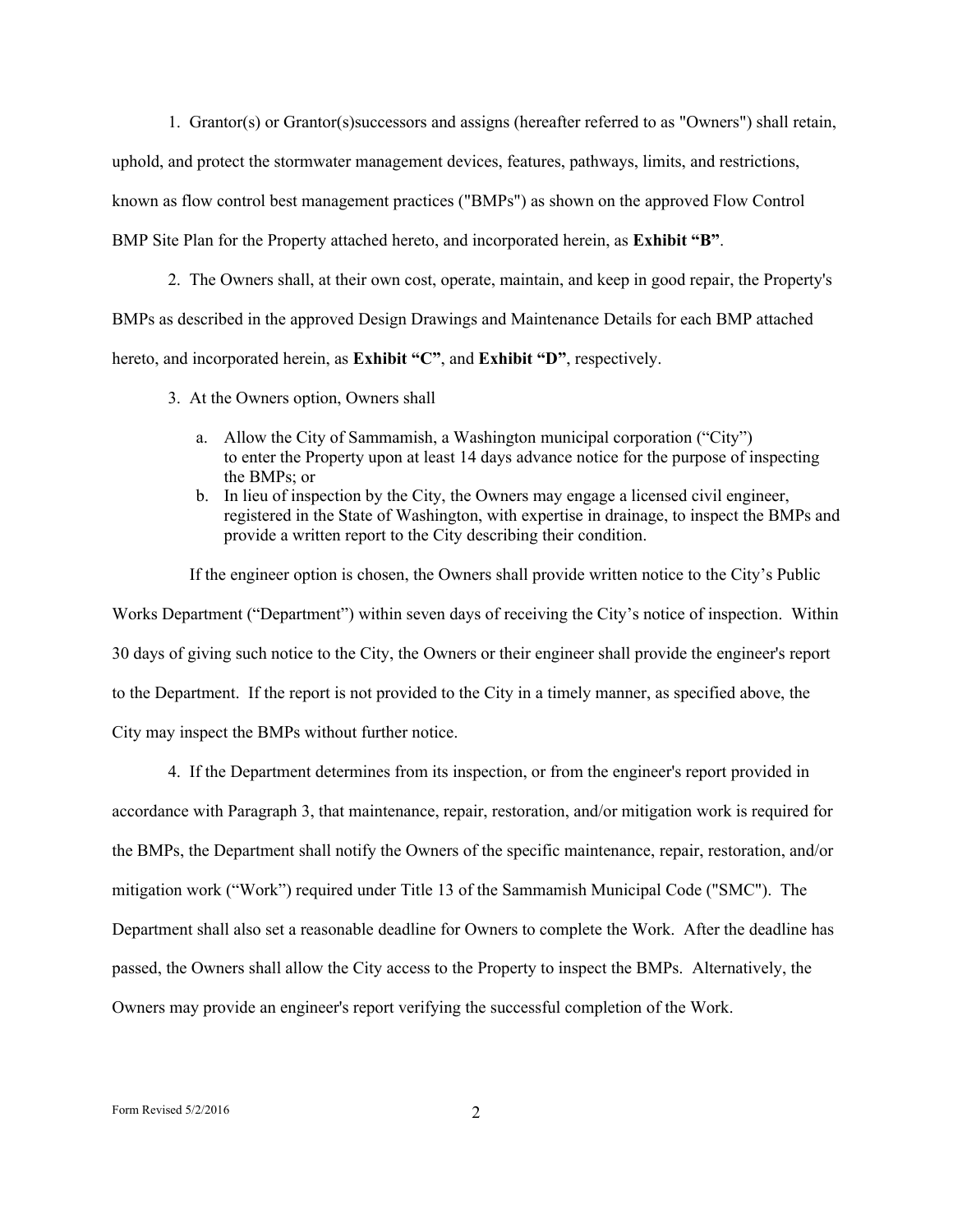Failure to complete the work within the time frame set by the Department and/or to properly maintain the BMPs, may constitute a violation of SMC Title 13 and may subject the Owners to an enforcement action.

5. Apart from performing routine landscape maintenance, the Owners shall obtain written approval from the Department before performing any alterations or modifications to the BMPs.

6. Any notice or approval required to be given by one party to the other under the provisions of this Declaration of Covenant shall be effective upon personal delivery to the other party, or after three (3) business days from the date that the notice or approval is mailed to the current address on record of each Party. The parties shall promptly notify each other of any change of address.

7. This Declaration of Covenant is intended to promote the efficient and effective management of surface water drainage on the Property, and it shall inure to the benefit of the City of Sammamish and its successors and assigns. This Declaration of Covenant shall run with the land and be binding upon Grantor's(s') successors and assigns.

8. This Declaration of Covenant may be terminated by execution of a written agreement by the Owner(s) and the City of Sammamish and said agreement shall be recorded with King County.